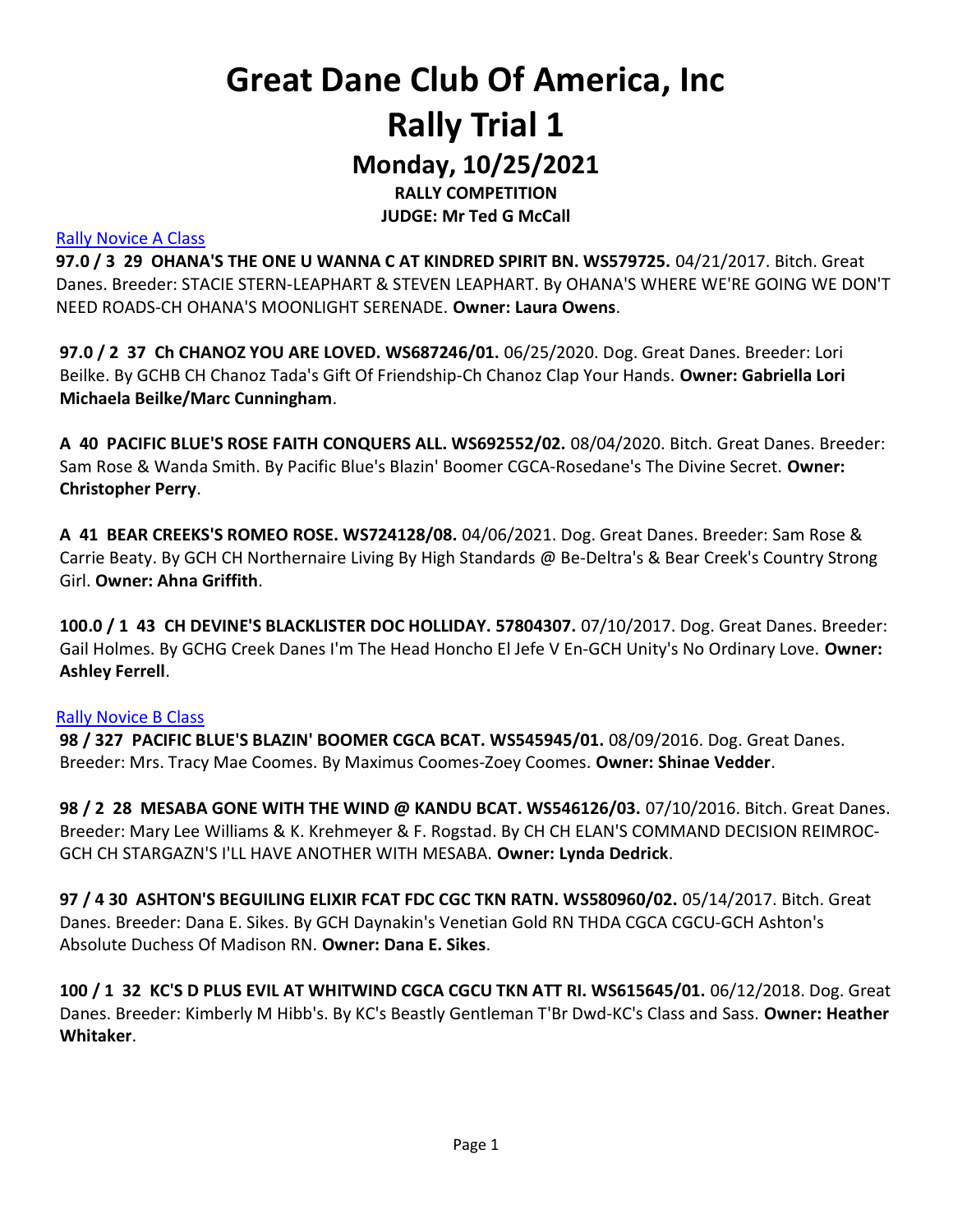### Great Dane Club Of America, Inc Rally Trial 1 Monday, 10/25/2021 RALLY COMPETITION

JUDGE: Mr Ted G McCall

96 36 BEAR CREEK'S LIVING A PERFECT LIFE. WS683537/02. 04/04/2020. Bitch. Great Danes. Breeder: Carrie Beaty. By GCH CH Northernaire Living By High Standards @ Be-Bremen Madd Ox Sweetheart. Owner: Lance Strum.

96 38 CH BEEHIVES LORD OF THE ROARING SEAS & STORMS AT. WS688545/01. 07/07/2020. Dog. Great Danes. Breeder: KRISTON HAMILTON & JOYCE GUTHRIE. By CH SHOW STOPPER'S I'M SO WORTH IT V NORTHERNAIRE-CH LIBERTY'S CHROMA MY HEART SINGS RA CGC. Owner: DAVID CUNNINGHAM&KRISTON HAMILTON&SAVANNAH STOKES.

#### Rally Intermediate Class

- 100 / 3 15 ASHTON'S EPIC AMBITION CD PCD BN RI CAA DCAT FDC. WS580960/01. 05/14/2017. Bitch. Great Danes. Breeder: Dana E Sikes. By Gch Ch Daynakin's Venetian Gold RN FDC BCAT THDX-Gch Ch Ashton's Absolute Duchess Of Madison RN. Owner: Dana E Sikes.
- 100 / 1 16 ASHTON'S CLASSIC EMPIRE RI DCAT FDC CGCA TKI. WS580960/03. 05/14/2017. Dog. Great Danes. Breeder: Dana E Sikes. By Gch Ch Daynakin's Venetian Gold RN FDC BCAT THDX-Gch Ch Ashton's Absolute Duchess Of Madison RN. Owner: Dana E Sikes.
- 99 24 DANCING WITH DANES RIDDICK LUCIOUS CGC CGCA BN RN. WS508664/06. 07/17/2015. Dog. Great Danes. Breeder: Enola Gay Hambey. By Top Shelf's Ragz To Riches-Dancing With Danes The Lord Keeps His Promise. Owner: Lisa Mason.
- 100 25 Ch OLD-MISSIONS DANEMARKS HIGH INSPIRATIONS. WS512589/04. 08/20/2015. Bitch. Great Danes. Breeder: Stephanie Blades Karen Martin. By GCH CH Danemarks Sergeant At Arms-Danemarks Golden Girl. Owner: Gabriella Beilke Karen Martin.
- A 26 GCH CH DANU'S SINFUL TEMPTATION FOR TDT. WS524579/02. 11/26/2015. Bitch. Great Danes. Breeder: TPlambeck &MPevy &KWood &BCostantinidis &NHennagin. By Ch Harlwood-Briggadane Ricochet-Gch Ch Danu's Atom Eve. Owner: Tabitha Plambeck & Melissa Pevy.
- A 31 DULCE'S WILD ABOUT TUCKER CGC. WS610973/0. 04/25/2015. Dog. Great Danes. Breeder: Tracy Powell DVM. By CH Seanachai Irish Mooch of Magnus-GCH Dulce Save Room for Dessert CGC. Owner: Nancy L Snyder.
- 100 / 2 (32) KC'S D PLUS EVIL AT WHITWIND CGCA CGCU TKN ATT RI. WS615645/01. 06/12/2018. Dog. Great Danes. Breeder: Kimberly M Hibb's. By KC's Beastly Gentleman T'Br Dwd-KC's Class and Sass. Owner: Heather Whitaker.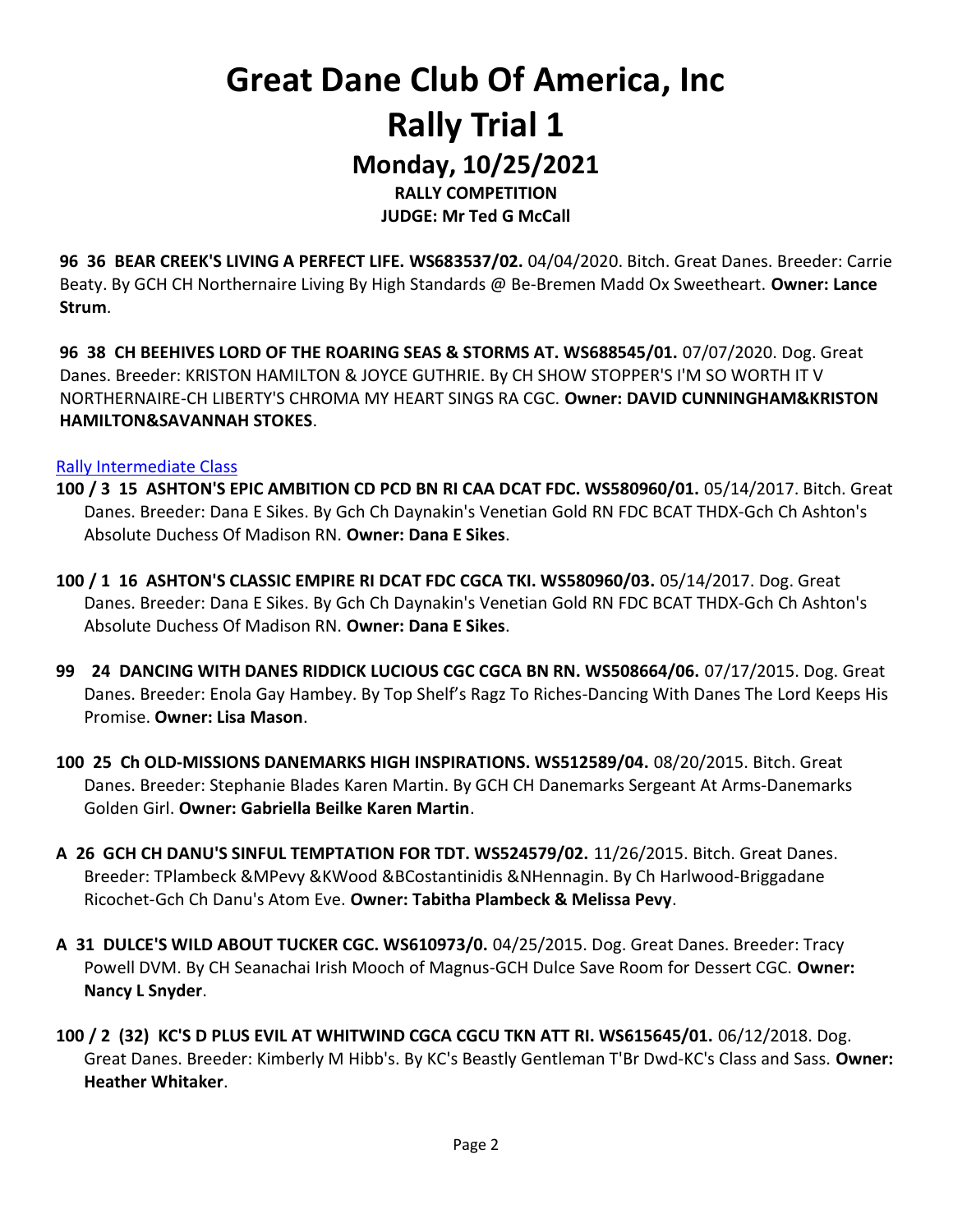### Great Dane Club Of America, Inc Rally Trial 1 Monday, 10/25/2021 RALLY COMPETITION

JUDGE: Mr Ted G McCall

- 99 33 PAQUESTONE ROLLIN THDR KESTREL DCAT RN. WS629640/01. 04/24/2018. Bitch. Great Danes. Breeder: a. dyck a. wright r. goldstone. By gchs paquestones we nv the dasher-ch paquestone golden girl di tany. Owner: marta brock r. goldstone.
- 100 / 4 34 GCH CH SUNDOWN'S WHAT'S ONE MORE AT WATERS EDGE CG. WS637374/02. 02/14/2020. Dog. Great Danes. Breeder: Kim M Schoenthaler and Cheryl Reukauf. By Ch Patient Danes Just Too Cool-Moredane's Frozen In Time at Sundown ETC. Owner: Dr. Lindsay M Mitchell.
- 97 35 SEVENHAWK'S FIRST WISH UPON A LUCKY STAR BCAT RATO. WS663304/11. 11/14/2019. Bitch. Great Danes. Breeder: Ashley & Christopher Gandees. By GCH WindyCity-Orion's Guitar Hero-GCH Lovesong Twinkle Twinkle Lucky Star V Saravill. Owner: Ashley & Christopher Gandees.
- 100 42 LADY GAGA NANPAR. 227515. 04/01/2018. Bitch. Great Danes. Breeder: Unknown. By Unknown-Unknown. Owner: Nancy Parsons.
- 97 44 DANEMARK'S TALK DERBY TO ME DMDSCGCACGCUTKAATTVHM. 65821108. 04/30/2019. Bitch. Great Danes. Breeder: Karen A Martin/Bernie J Martin. By GCH CH Danemark's Sergeant At Arms-GCH CH Danemark N Glacier Hear Me Roar DCAT. Owner: Traci J Rinoldo.

#### Rally Advanced A Class

96.0 / 3 11 GCH LOVESONG TWINKLE TWINKLE LUCKY STAR V SARAVIL. WS546864/03. 09/19/2016. Bitch. Great Danes. Breeder: Mickie Raborn & Gabrielle Raborn & Mimi Kim. By Chanoz Sweet Treat V Eye Candy-Gch Ch Saravilla Chroma Party On Bourbon Street L. Owner: A & C Gandees & M & G Reborn & M T Kim.

99.0 / 2 (16) ASHTON'S CLASSIC EMPIRE RI DCAT FDC CGCA TKI. WS580960/03. 05/14/2017. Dog. Great Danes. Breeder: Dana E Sikes. By Gch Ch Daynakin's Venetian Gold RN FDC BCAT THDX-Gch Ch Ashton's Absolute Duchess Of Madison RN. Owner: Dana E Sikes.

95.0 / 4 17 ELLENNI'S "S" IS FOR SUPERHERO MJP MXP XFP. WS585876/05. 08/25/2017. Bitch. Great Danes. Breeder: Brittany Cipriotti. By CH Ellenni's Reed Richards-CH Ellenni's A KISS on the CHIC. Owner: Deb J. Peatt and Sue Ruby.

100.0 / 1 22 ELLENNI BLACKSTONE THIDWICK THE MOOSE XFP AXP AJP. WS652745/05. 04/19/2019. Dog. Great Danes. Breeder: Brittany Cipriotti and Kristi Allison. By CH Harley D Hardts Flash-Forward V Honey Ellenni-CH Ellenni's Honey of an OH!. Owner: Deb J Peatt and Sue Ruby.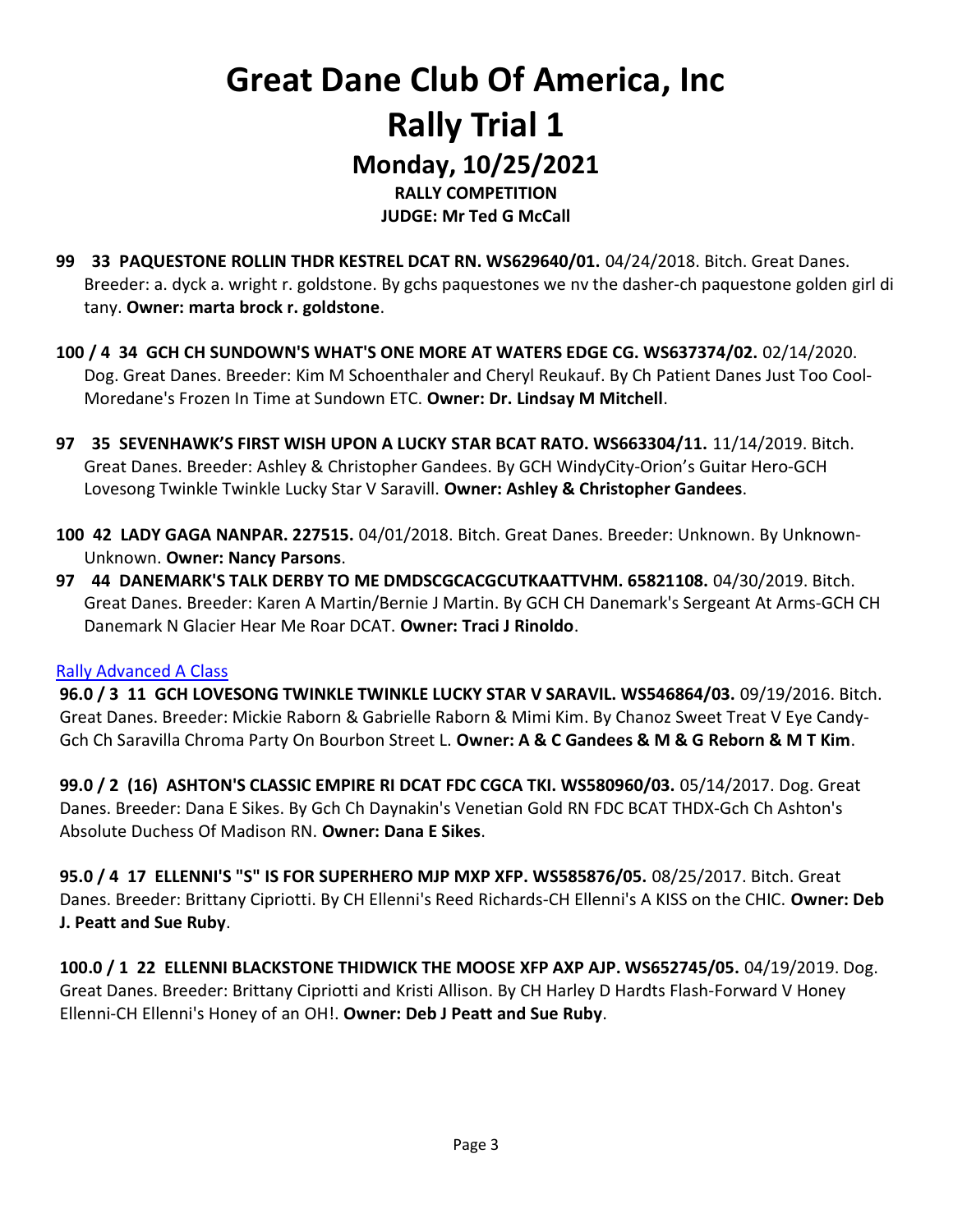# Great Dane Club Of America, Inc Rally Trial 1

Monday, 10/25/2021 RALLY COMPETITION

JUDGE: Mr Ted G McCall

#### Rally Advanced B Class

98.0 / 4 5 BELLA LUNA BLU CGC TKA RI BCAT NAP NJP OFP ACT2J. PAL27805/1. 08/25/2019. Bitch. Great Danes. Breeder: unknown. By unknown-unknown. Owner: DIANA LYNNE SHEATLER.

98.0 6 LAKAYA'S MY HEARTS HOPE CD RAE CGC CGCA CGCU T. WS444569/01. 02/22/2013. Bitch. Great Danes. Breeder: Renee Gossage. By Lakaya's Midnight Max Factor-Lakaya's Midnight Master Copy Kat. Owner: Lisa Mason.

100.0 / 1/HC/HTQ 7 RACH WHITWIND'S SOMETHING WICKED THIS WAY COMES BC. WS476924/10. 05/24/2014. Bitch. Great Danes. Breeder: Natasha Collins. By General Gauge Collins-Lady of York. Owner: Heather Whitaker.

98.0 8 DANCING WITH DANES SUNNY NAHUM CD CGC CGCA RI TKN. WS508664/07. 07/17/2015. Dog. Great Danes. Breeder: Enola Gay Hambey. By Top Shelf's Ragz To Riches-Dancing With Danes The Lord Keeps His Promise. Owner: Lisa Mason.

100.0 / 3 (10) RACH 2 ZEPHYR LINCOLN WOLBERT CD BN RM6 RAE6 THDN. WS542156/02. 06/24/2016. Dog. Great Danes. Breeder: Jo Ellen Miller. By Rich Baby Danes Mannie-Bonnie Muddy Paws. Owner: Stacy J. Wolbert.

NQ 12 CAERULEUS CATFISH BLUES TKN BCAT BN RI CGC FDC. WS561877/09. 01/10/2017. Bitch. Great Danes. Breeder: James Conroy & Michelle Conroy & Lucy Conroy. By Coleridge's Willie Stargell-Caeruleus In Like Flynn. Owner: Yolanda Dallas & Mark Davenport.

098.0 14 CARA MIA EVELINA CGC BN RE FCAT MJP MXP AFP FDC. WS566381/04. 03/18/2017. Bitch. Great Danes. Breeder: TERRIE RHODEN. By CH CH RHGD'S THE SOUND OF MADNESS GUNNER-SPIRIT DANES INSIDE THE FIRE. Owner: DIANA LYNNE SHEATLER.

100.0 / 2 (15) ASHTON'S EPIC AMBITION CD PCD BN RI CAA DCAT FDC. WS580960/01. 05/14/2017. Bitch. Great Danes. Breeder: Dana E Sikes. By Gch Ch Daynakin's Venetian Gold RN FDC BCAT THDX-Gch Ch Ashton's Absolute Duchess Of Madison RN. Owner: Dana E Sikes.

A (18) ELLENNI'S I IS FOR INFINITY RE CGCA GCGC TKI FDC. WS585876/07. 08/25/2017. Dog. Great Danes. Breeder: Brittney Cipriotti. By Ellenni's Reed Richards-Ellenni's A kiss on the Chic. Owner: Jennifer Bourque.

89.0 (20) GCH STARDUST'S A LITTLE LESS CONVERSATION BN RE C. WS590057/03. 09/13/2017. Bitch. Great Danes. Breeder: Darryl Pitts & Brian O'Donnell & Wendy O'Donnell. By CH Chanoz If Your Happy And You Know It-GCH CH Stardust's Stealin' The Spotlight. Owner: Shinae Perry & Darryl Pitts & Brian O'Donnell.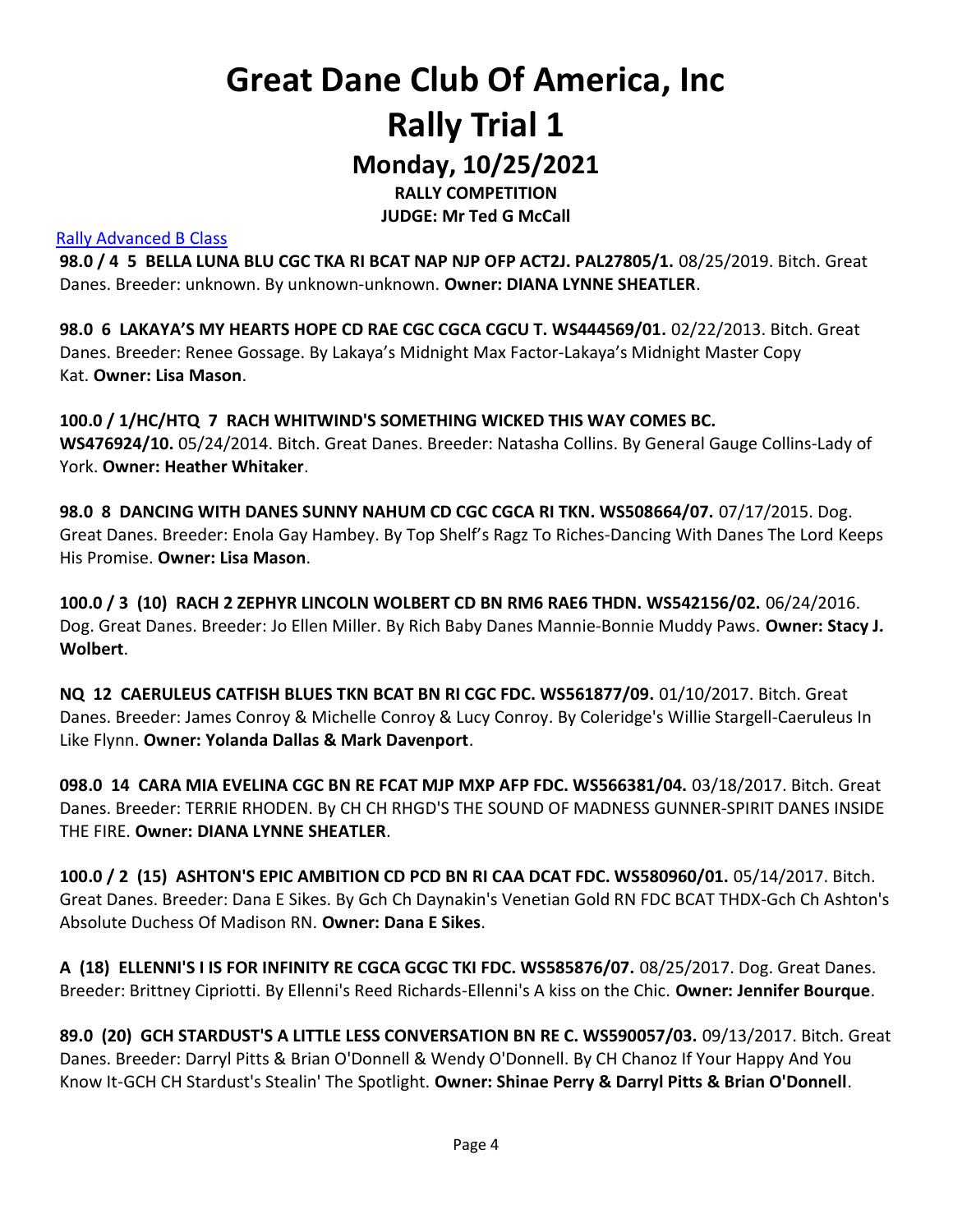### Great Dane Club Of America, Inc Rally Trial 1 Monday, 10/25/2021

RALLY COMPETITION JUDGE: Mr Ted G McCall

#### Rally Excellent B Class

96.0 (6) LAKAYA'S MY HEARTS HOPE CD RAE CGC CGCA CGCU T. WS444569/01. 02/22/2013. Bitch. Great Danes. Breeder: Renee Gossage. By Lakaya's Midnight Max Factor-Lakaya's Midnight Master Copy Kat. Owner: Lisa Mason.

100.0 / 1 (7) RACH WHITWIND'S SOMETHING WICKED THIS WAY COMES BC. WS476924/10. 05/24/2014. Bitch. Great Danes. Breeder: Natasha Collins. By General Gauge Collins-Lady of York. Owner: Heather Whitaker.

97.0 (8) DANCING WITH DANES SUNNY NAHUM CD CGC CGCA RI TKN. WS508664/07. 07/17/2015. Dog. Great Danes. Breeder: Enola Gay Hambey. By Top Shelf's Ragz To Riches-Dancing With Danes The Lord Keeps His Promise. Owner: Lisa Mason.

99.0 / 4 (10) RACH 2 ZEPHYR LINCOLN WOLBERT CD BN RM6 RAE6 THDN. WS542156/02. 06/24/2016. Dog. Great Danes. Breeder: Jo Ellen Miller. By Rich Baby Danes Mannie-Bonnie Muddy Paws. Owner: Stacy J. Wolbert.

95.0 (14) CARA MIA EVELINA CGC BN RE FCAT MJP MXP AFP FDC. WS566381/04. 03/18/2017. Bitch. Great Danes. Breeder: TERRIE RHODEN. By CH CH RHGD'S THE SOUND OF MADNESS GUNNER-SPIRIT DANES INSIDE THE FIRE. Owner: DIANA LYNNE SHEATLER.

A (18) ELLENNI'S I IS FOR INFINITY RE CGCA GCGC TKI FDC. WS585876/07. 08/25/2017. Dog. Great Danes. Breeder: Brittney Cipriotti. By Ellenni's Reed Richards-Ellenni's A kiss on the Chic. Owner: Jennifer Bourque.

99.0 / 3 19 CAERULEUS MAKIN' MEMORIES FOR RIVER ROCK FDC TK. WS587518/05. 09/07/2017. Dog. Great Danes. Breeder: James Conroy & Michelle Conroy & Lucy Conroy. By CH Sharcon's Tomahawk-Caeruleus In Like Flynn. Owner: Mark Davenport.

99.0 (20) GCH STARDUST'S A LITTLE LESS CONVERSATION BN RE C. WS590057/03. 09/13/2017. Bitch. Great Danes. Breeder: Darryl Pitts & Brian O'Donnell & Wendy O'Donnell. By CH Chanoz If Your Happy And You Know It-GCH CH Stardust's Stealin' The Spotlight. Owner: Shinae Perry & Darryl Pitts & Brian O'Donnell.

A 21 DANU'S SPLITTING ATOMS RA AXP AJP. WS621612/02. 08/06/2018. Bitch. Great Danes. Breeder: Melissa Pevy & Sandy King. By Danu's Eve Was Framed-Kingdanes At Danu Miss Independence. Owner: Tabitha Plambeck & Melissa Pevy.